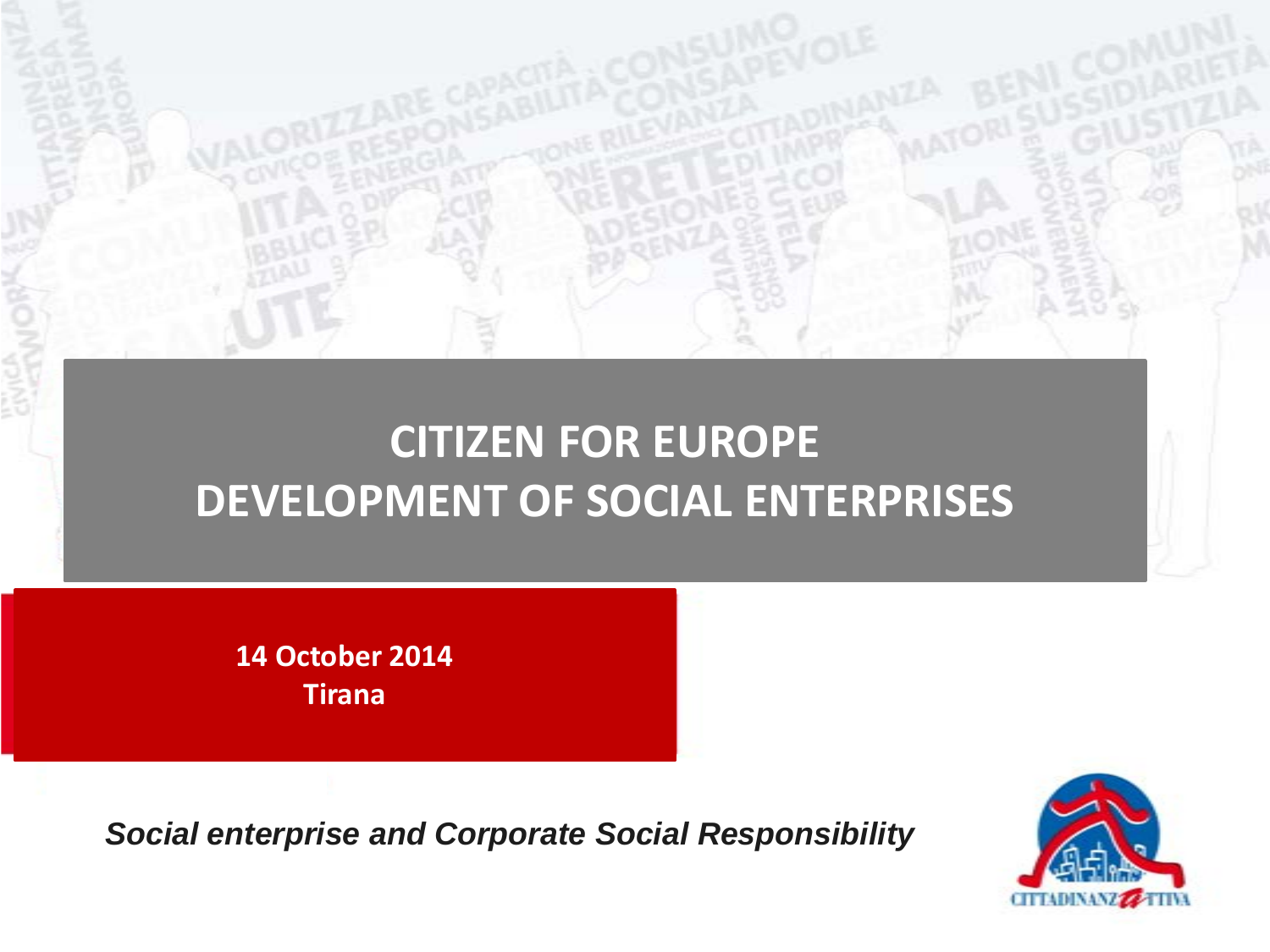### **The social enterprise in Italy**

- added value in terms of the ability to build relationships
- its strategy to allocate the profit for the development of the company without distributing it among the shareholders
- put great relevance to values of solidarity, relationships, participation, recognized as the distinctive feature of social enterprise

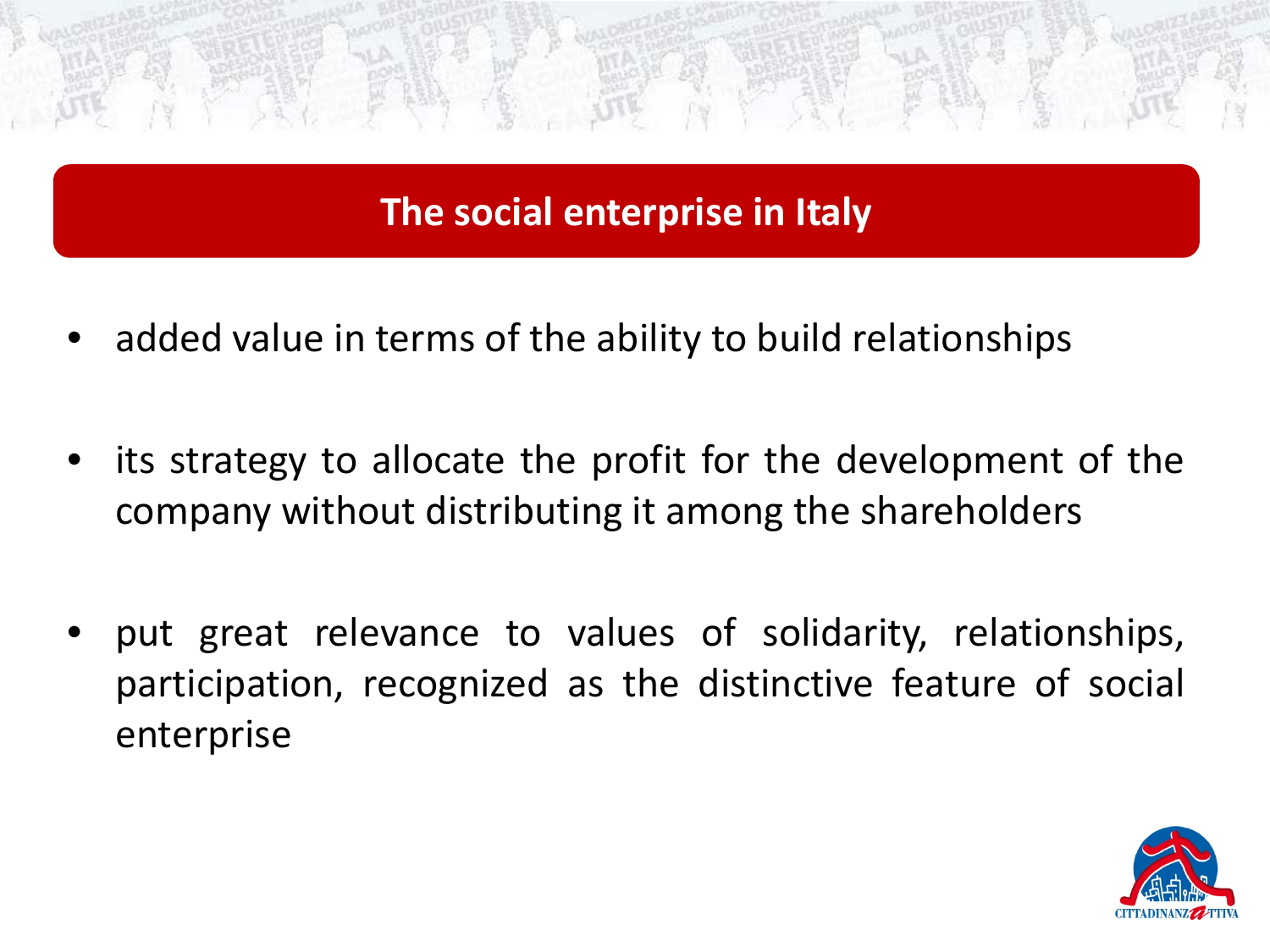#### **Areas of interest**

- social assistance
- health care
- social care
- social tourism
- cultural services
- education, adult education and training
- protection of the environment
- enhancement of cultural heritage
- services to other social enterprises

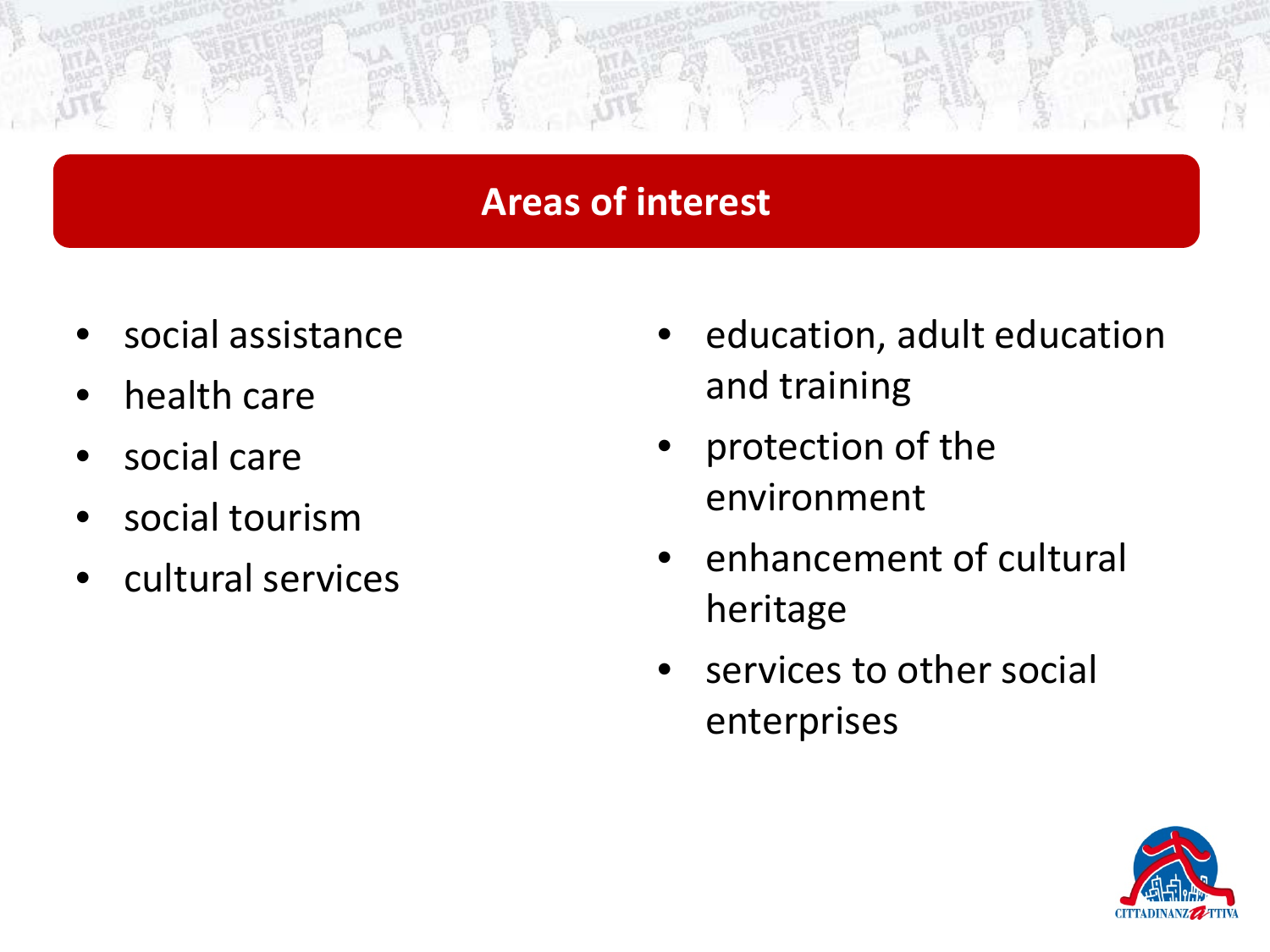**Corporate Social Responsibility and social enterprise: social cooperatives**

**Type A** 

**Type B** 

deal with the management of social services, health and education

deal for the employment of disadvantaged people

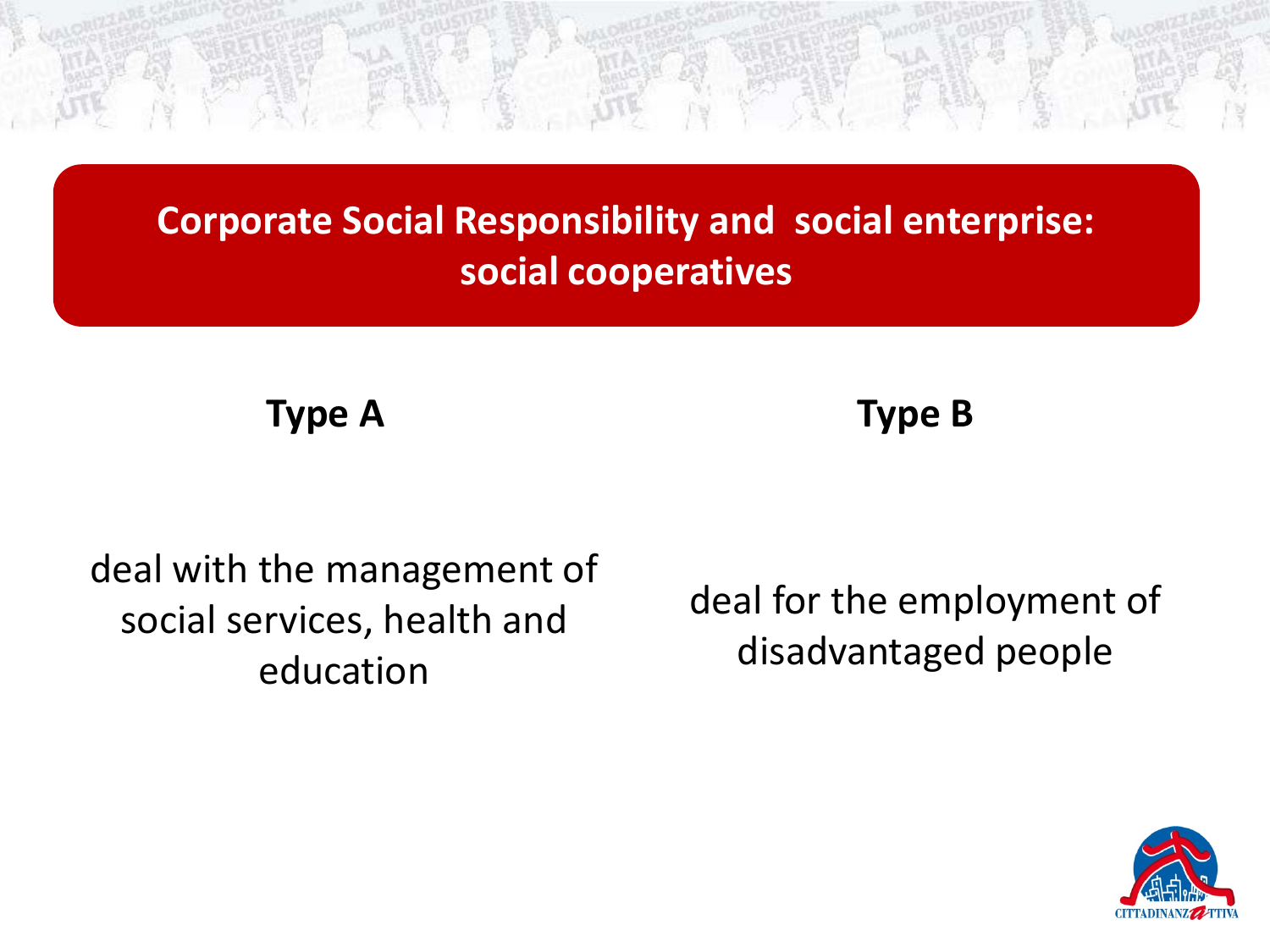#### **Civil society, State and Market Forces in Italian society from most to least powerful (A)**

| $23^{16}$                       | National, regional and local Governments                                               | 8.5 |
|---------------------------------|----------------------------------------------------------------------------------------|-----|
| 21                              | Legislative power (National, Regional and local parliaments and councils)              | 8.3 |
| $\frac{39}{2}$ $\frac{2}{27}$   | Public and private media                                                               | 8.2 |
|                                 | <b>Trade Unions</b>                                                                    | 8.1 |
|                                 | Municipal and local administrations                                                    | 8.1 |
|                                 | Central public administration                                                          | 8   |
| $\frac{24}{25}$ $\frac{25}{22}$ | Regional administrations                                                               | 7.7 |
|                                 | Judicial power                                                                         | 7.6 |
| 40                              | Companies delivering public interest services (Ferrovie dello Stato, Ente Poste, etc.) | 7.6 |
| $\mathbf{1}$                    | Religiously-inspired organisations                                                     | 7.5 |
| 37                              | <b>Financial institutions</b>                                                          | 7.5 |
| 20                              | Social movements (for peace, land, etc.)                                               | 7.4 |
| 28                              | Local health agencies                                                                  | 7.4 |
| 38                              | Multinational companies                                                                | 7.4 |
| 14                              | <b>Environmental groups</b>                                                            | 7.2 |
| 34                              | Economic public bodies                                                                 | 7.2 |
| 36                              | Big companies                                                                          | 7.2 |
| 10                              | Professional and business organisations (chambers of commerce, professional            | 7.1 |
|                                 | associations, employers associations, etc.)                                            |     |

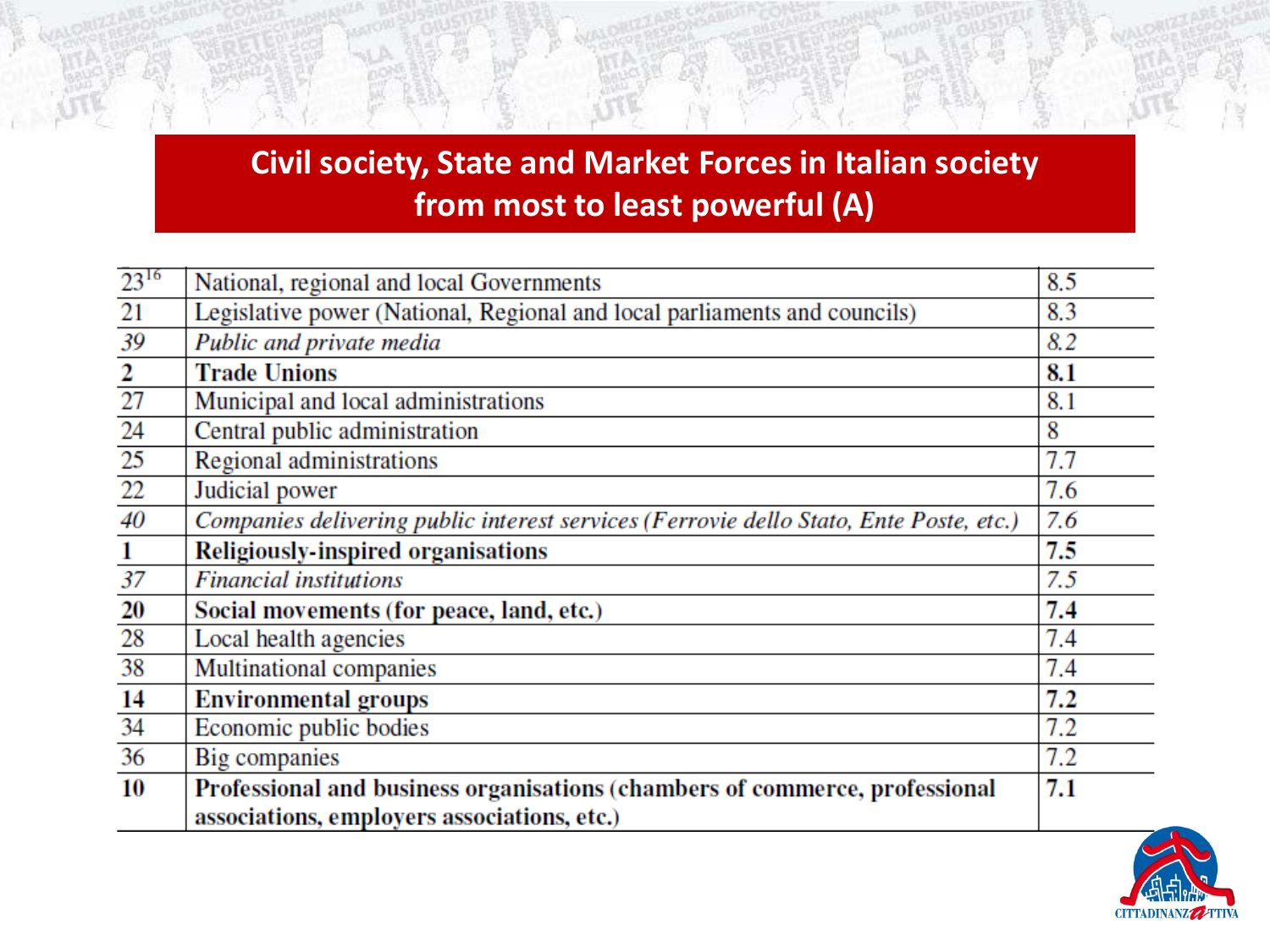#### **Civil society, State and Market Forces in Italian society from most to least powerful (B)**

| 12                      | Economic interest organisations (cooperatives, mutual benefit societies,         | 7              |
|-------------------------|----------------------------------------------------------------------------------|----------------|
|                         | microfinance organisations, etc.)                                                |                |
| 33                      | <b>Public universities</b>                                                       | 7              |
| 41                      | Representative associations of enterprises (Confindustria, Confcommercio,        | $\overline{7}$ |
|                         | Confartigianato, ecc.)                                                           |                |
| 17                      | Foundations, donor organisations and fund raising institutions                   | 6.8            |
| 18                      | * Political parties*                                                             | 6.8            |
| 32                      | Public schools                                                                   | 6.7            |
| 29                      | Municipal agencies and companies                                                 | 6.5            |
| $\overline{\mathbf{3}}$ | Civic organisations engaged mainly in advocacy activities (civic actions, social | 6.4            |
|                         | justice, peace, human rights, consumers' groups, etc.)                           |                |
| $\overline{4}$          | Service organisations (support to development, alphabetization, health, social   | 6.1            |
|                         | welfare, etc.)                                                                   |                |
| 35                      | Small and medium enterprises                                                     | 6              |
| 30                      | <b>Authorities</b>                                                               | 5.7            |
| 19                      | Networks, federations and CSOs support organisations                             | 5.6            |
| 31                      | Non-economic public bodies                                                       | 5.6            |
| 15                      | Art and cultural heritage organisations                                          | 5.5            |
| 26                      | Province administrations                                                         | 5.5            |
| $\overline{\tau}$       | <b>Women organisations</b>                                                       | 5.4            |
| 13                      | Cultural association, groups for the protection of ethnic minorities             | 5.2            |
| 16                      | Sport and leisure associations                                                   | 5.2            |
| 9                       | Socio-economic marginalised people groups (poor, homeless, landless, refugees,   | 5              |
|                         | immigrants, etc.)                                                                |                |
| 11                      | Community groups and associations (self-help groups, parents' associations,      | 5              |
|                         | burial associations, etc.)                                                       |                |
| $\frac{8}{5}$           | <b>Youth and Students Associations</b>                                           | 4.8            |
|                         | CSOs active in education, training and research (think tanks, nonprofit schools, | 4.2            |
|                         | $etc.$ )                                                                         |                |
| 6                       | Nonprofit media                                                                  | 4.1            |

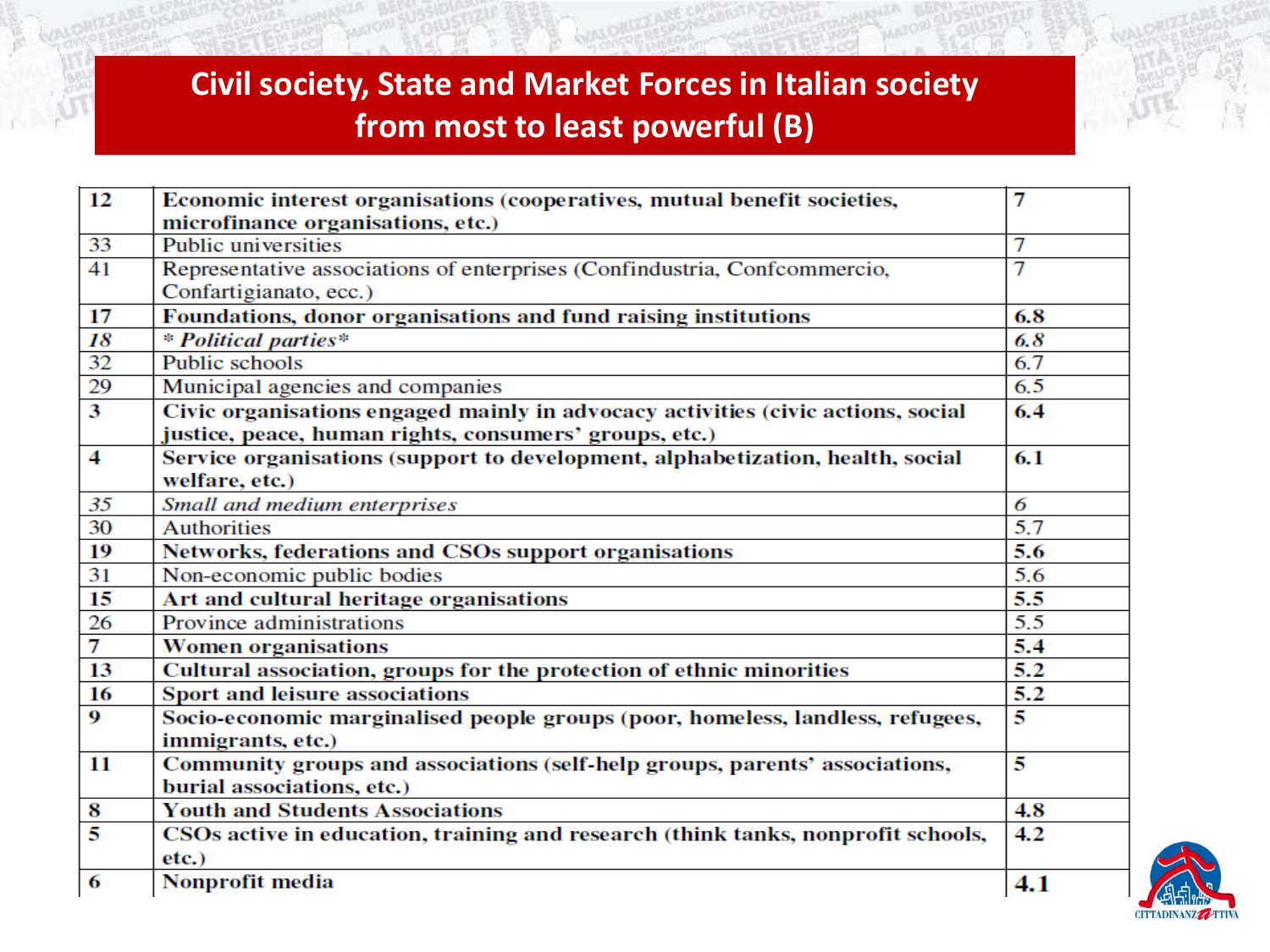## **Level of trust**

| Level of trust on:                        | %     | Level of trust on:           | %     |
|-------------------------------------------|-------|------------------------------|-------|
| 1. Voluntary association                  | 86,6% | 15. Judges                   | 44%   |
| 2. Presidency of Republic                 | 79%   | 16. Media                    | 39%   |
| 3. Public order forces                    | 73,7% | 17. Big companies            | 37,4% |
| 4. EU                                     | 68,7% | 18. Parliament               | 34%   |
| 5. UN                                     | 67,9% | 19. Health care services     | 36,7% |
| 6. Civil Society Organisations            | 65,5% | 20. Social movements         | 36,2% |
| 7. Consumer associations                  | 63,5% | 21. Social security services | 34,1% |
| 8. Small enterprises                      | 63,3% | 22. Civil services           | 33,2% |
| 9. Church and other religion institutions | 62,8% | 23. Government               | 32,9% |
| 10. Nato                                  | 55,7% | 24. School institutions      | 30,7% |
| 11. Education system                      | 53,2% | 25. Trade unions             | 22,8% |
| 12. Armed forces                          | 51,6% | 26. Public administration    | 19,8% |
| 13. Social cooperatives                   | 50,7% | 27. Political parties        | 8,8%  |
| 14. Local administrations                 | 48,5% |                              |       |

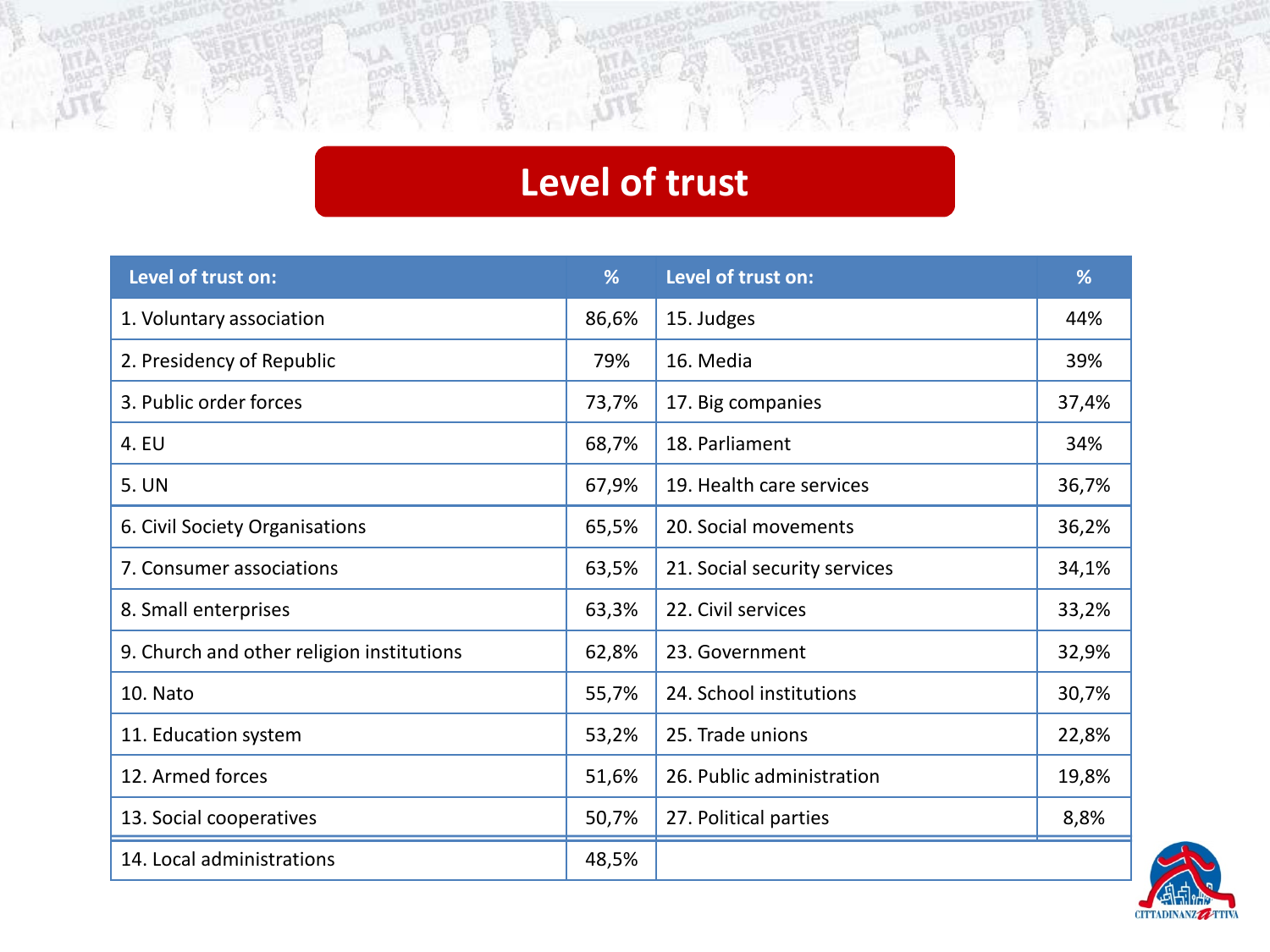#### **Italian Global Compact Network**

- It is a multi-stakeholder network that includes 200 organizations, companies (70%) and other organizations (30%). Among the companies, 34% are large (over 250 employees), 46% of SMEs (11 to 250 employees) and 20% micro with fewer than 10 employees.
- The rest of the members is represented by local NGOs (34%), academic organizations (14%), business associations (32%), trade unions (2%), foundations (3%), government (12%), organizations engaged on Corporate Social Responsibility (3%).

*www.globalcompactnetwork.org*

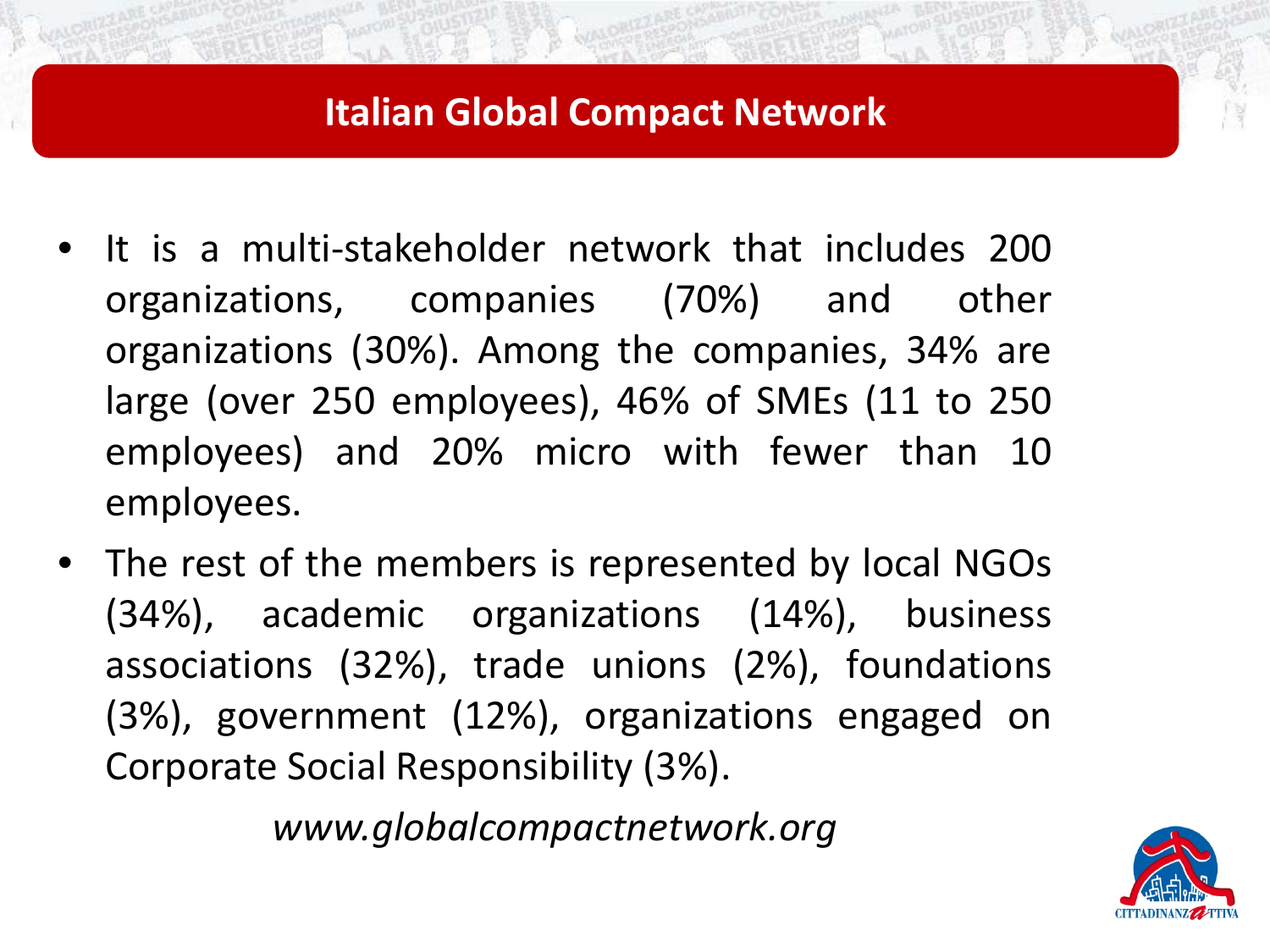### Guideline on Corporate Citizenship

**General principles: Operational pathways:** 

- **Strategy**
- **Coherence**
- **Transparency**
- Role of key stakeholders
- **Interdependence**
- **Empowerment**
- Programming
- **Partnership**
- Internal Organization
- **Training**
- **Evaluating**
- **Reporting**

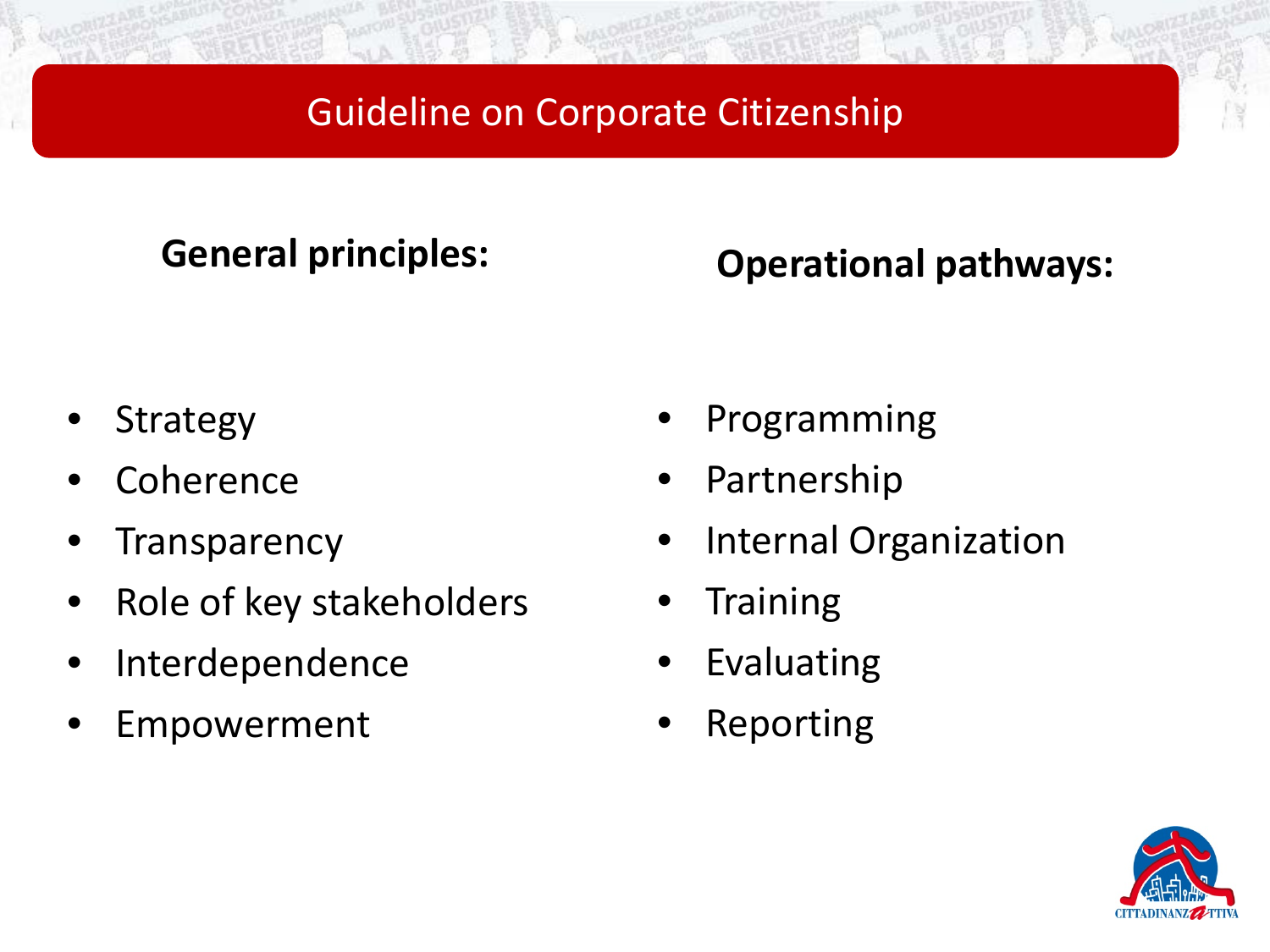#### **Our commitment on Corporate Social Responsibility**

- The Corporate Social Responsibility has become one of the greatest [areas of interest t](http://www.cittadinanzattiva.it/aree-di-interesse/attivismo-civico/199-cittadinanza-dimpresa.html)o Cittadinanzattiva since 1999
- we prefer to talk about the "corporate citizenship" rather than "corporate social responsibility"
- Promoted a Network called "Gruppo di Frascati per la responsabilità sociale di impresa" with companies, civic organizations, etc.
- Annual [International Meeting](http://www.cittadinanzattiva.it/progetti-e-campagne/attivismo-civico/cittadinanza-dimpresa/3053-seminario-internazionale-in-tema-di-csr.html) (VIII° Edition)
- 4 European Project on the topic
- Supported a Master in "[Corporate Citizenship"](http://www.fondaca.org/consulenza-e-formazione-avanzata/master-in-corporate-citizenship.html)
- Written our [social reporting](http://www.cittadinanzattiva.it/corporate/istituzionale/1909-bilancio-sociale.html)
- Realized in Italy surveys and the civic survey called [Civil Society Index](http://www.civicus.org/csi) (CSI) as part of international project carried out in 63 Countries and promoted by the ONG Civicus - [World Alliance for Citizen](http://www.civicus.org/)  [Participation](http://www.civicus.org/).